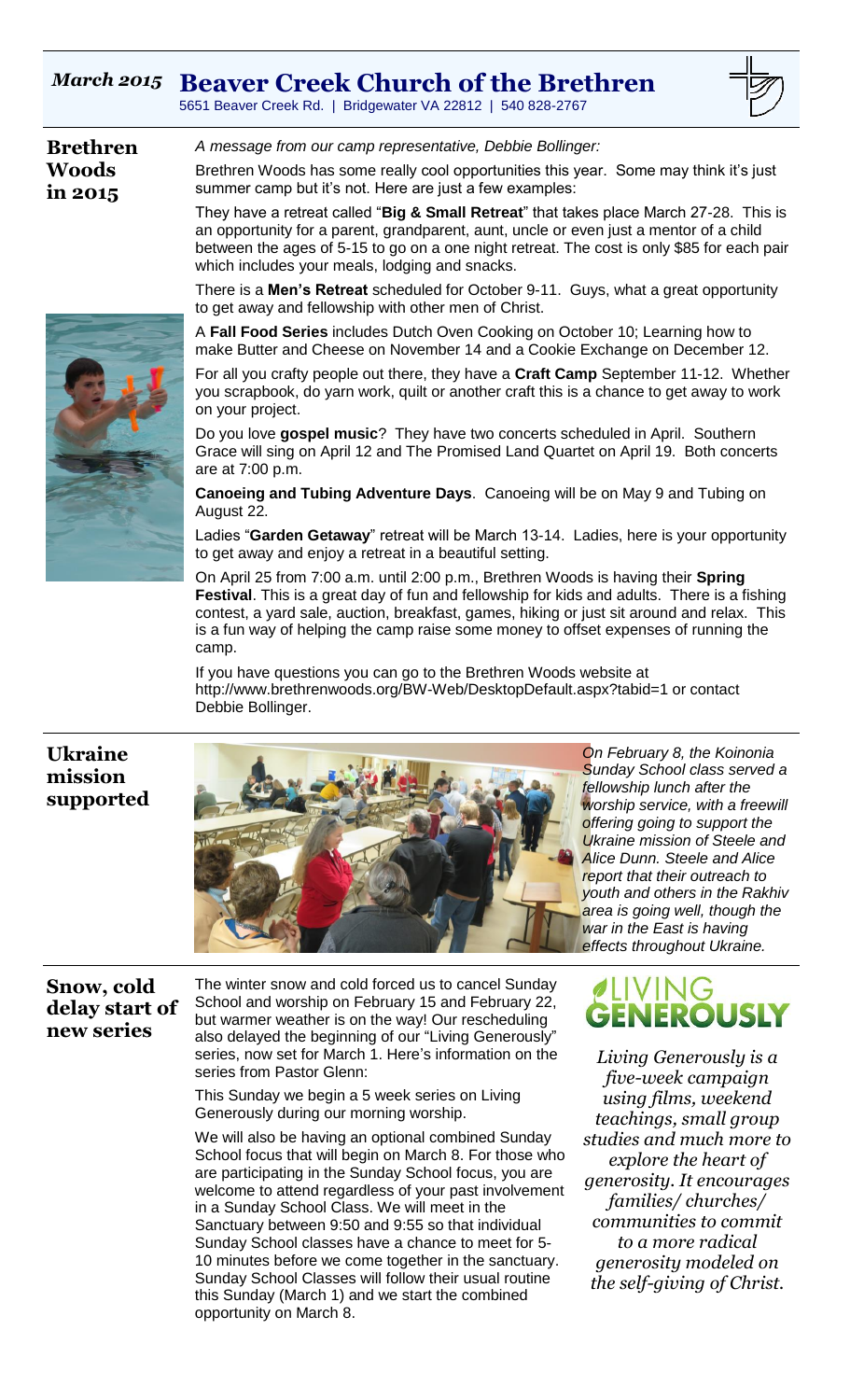#### **Beaver Creek Church of the Brethren March Calendar**

| <b>March 2015</b>                                        |                            |                |         |           |          |        | <b>Scheduled church events in March:</b>                      |                                                                            |  |  |
|----------------------------------------------------------|----------------------------|----------------|---------|-----------|----------|--------|---------------------------------------------------------------|----------------------------------------------------------------------------|--|--|
|                                                          | Sunday                     | Monday         | Tuesday | Wednesday | Thursday | Friday | Saturday                                                      | March 3, 7 p.m., Women's Fellowship Sunset Group                           |  |  |
|                                                          |                            | $\overline{2}$ | 3       | 4         | 5        | 6      | 7                                                             | March 4, 9:30 a.m. Women's Fellowship Sunrise<br>Group                     |  |  |
| 8                                                        |                            | 9              | 10      | 11        | 12       | 13     | 14                                                            | March 8, Women's Fellowship luncheon after<br>worship                      |  |  |
| 15                                                       |                            | 16             | 17      | 18        | 19       | 20     | 21                                                            | March 19, 7 p.m., Leadership team<br>March 15, monthly newsletter deadline |  |  |
| 22                                                       |                            | 23             | 24      | 25        | 26       | 27     | 28                                                            | March 21, Oyster Supper (by advance ticket<br>purchase only)               |  |  |
| 29                                                       |                            | 30             | 31      |           |          |        |                                                               | March 29, last Sunday of "Living Generously"<br>March 29, Palm Sunday      |  |  |
|                                                          |                            |                |         |           |          |        |                                                               | March 29, 7 p.m., Love Feast                                               |  |  |
|                                                          | <b>Birthdays in March:</b> |                |         |           |          |        |                                                               |                                                                            |  |  |
| 1                                                        | <b>Tonya Keller</b>        |                |         |           |          |        |                                                               | 16 Steve Miller                                                            |  |  |
|                                                          | <b>Josh Eye</b><br>3       |                |         |           |          |        |                                                               | <b>Tami Plaugher</b><br>18                                                 |  |  |
| <b>Reba Kline</b><br>4                                   |                            |                |         |           |          |        | <b>Mariah Liskey</b><br>19                                    |                                                                            |  |  |
| <b>Daniel Over</b><br>8<br>Lyle Berry, Katie Houff<br>10 |                            |                |         |           |          |        | Dan Rhodes, Elizabeth Eye<br>25<br><b>Abbie Shiflet</b><br>29 |                                                                            |  |  |
| 14 Michael Plaugher                                      |                            |                |         |           |          |        | 31 Savannah Cyzick, Charlotte Wampler                         |                                                                            |  |  |
|                                                          |                            |                |         |           |          |        |                                                               |                                                                            |  |  |

#### **Beaver Creek Church of the Brethren Leadership Team Meeting January 15, 2015**

Present: Evy Kaye Sandin, Jane Cyzick, Candy Hulvey, Bill Wood, Sean Dunn, Deborah Hoover, Bill Eckard, Jeanette Hess, Theresa Eckard, Charles Wright. Ex-officio: Glenn Bollinger-Pastor, Donna MillerTreasurer, Dana Suter-Church Clerk.

Evy Kaye called the meeting to order at 7:02 p.m. Glenn led devotions. The minutes of the previous meeting were approved with corrections. The Treasurer's report was approved. The Master Calendar was updated.

Copies of the church polity were given out to those present. Leadership Team responsibilities were reviewed as listed in the polity.

#### **Focus Team Reports:**

**Facilities:** Bill Eckard reported that the Facilities Team did a walk-thru of the church and parsonage on Jan.5. The items listed for the church are as follows: Repair ceiling in Pathfinders classroom and paint room, paint basement, repair trim on front doors and paint doors, purchase magnets for front doors, put crash bar on basement door and key like other doors, repair pews and remove headphone jacks, remove white paint on brick, repair metal trim on window, trim trees, purchase 2 nonskid rugs, and repair square cutout on corner of asphalt. The items listed for the parsonage are as follows: Grout the master bathroom, repair holes in basement ceiling, repair picture window, and resurface driveway and possibly pave lower driveway. Jane Cyzick asked if there were plans to add additional shelving in the library. The Christian Education Team will discuss the need with Phyllis Simmons, Library Committee, and follow-up with the Facilities Team.

**Worship:** Candy Hulvey reported that the choir will continue to practice on Wednesday evenings at 7:30 p.m. They are seeking a new Choir Director. Glenn will be on vacation April 5-15.

**Finance:** Charles Wright reported that the offering teller program was implemented in January. The focus team members are serving as the tellers for the month of January. Commitment pledge cards were collected. Thirty-four cards were received with a total of \$98,072.20 pledged. Team members feel there is a need to develop some guidelines for individual focus teams to help them create their budgets. They are also working on creating a position for a Financial Secretary Assistant to act in the absence of the Financial Secretary.

**Christian Education and Discipleship:** Jane Cyzick reported that the members of her team had recommended the possibility that the Outreach and/or Fellowship Teams take over some of the programs for the youth. Obtaining a youth leader or re-instating the Youth Activities Team were items that were also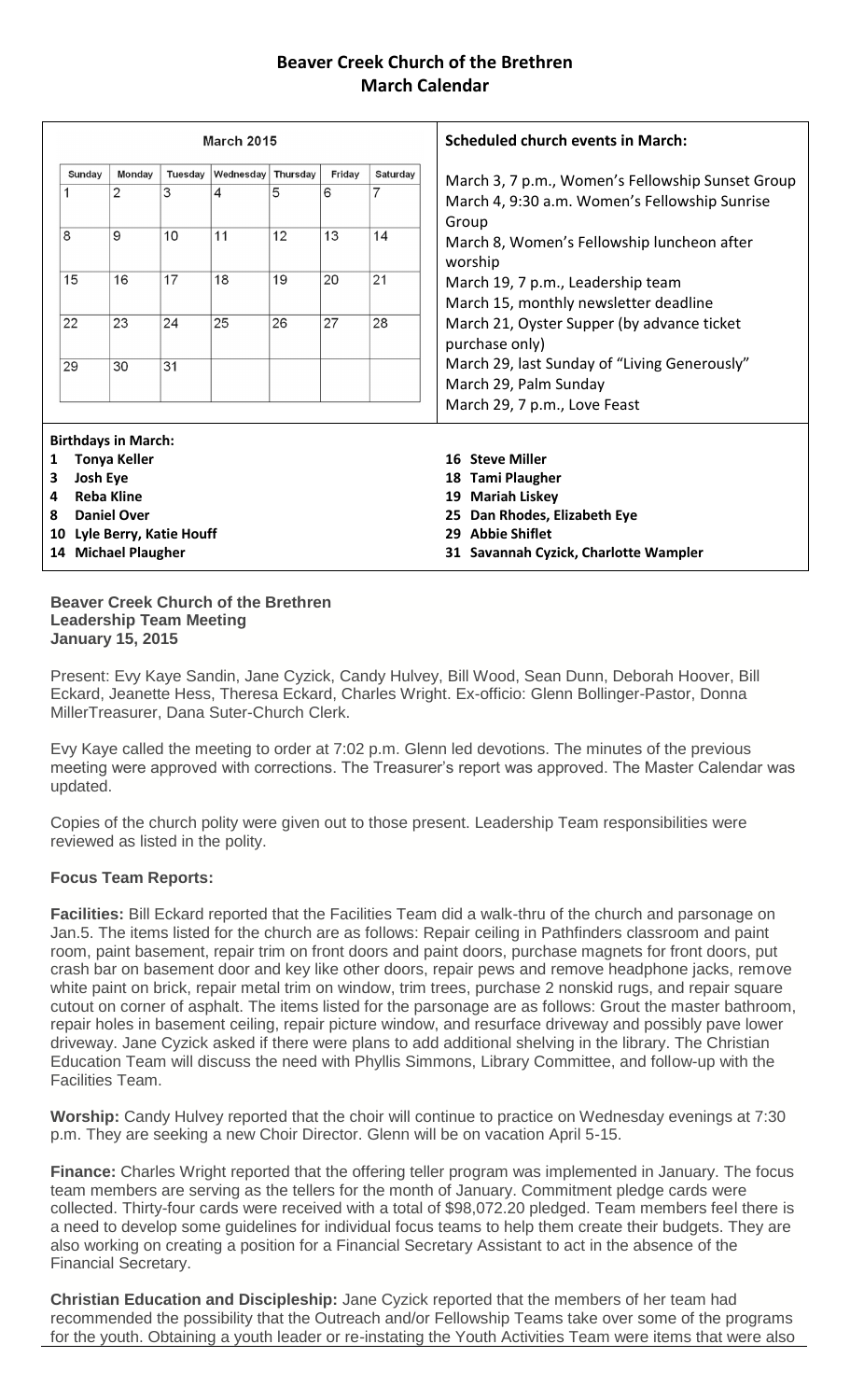discussed. Sean Dunn made a motion to table the discussion and get the focus team to clarify their recommendations. Charles seconded the motion and the motion passed.

**Outreach**: Jeanette Hess reported that the recipients of the First Sunday offerings were confirmed.

**Fellowship:** Deborah Hoover reported that several dates/activities had been placed on the calendar. The All-Church Retreat at Brethren Woods will be held August 21-23. They are also having a baby shower for AVA Care, checking on congregational interest for a Guess Who's Coming to Dinner event, and sponsoring a possible hayride.

**Ministry:** Theresa Eckard shared that Glenn would present information about hiring a possible summer intern during New Business.

**Congregational Care:** Sean Dunn reported that the focus team discussed the necessity for audio/video tapes. The Wi-Fi connection continues to make the video drop while watching the service live.

**Deacons:** Donna Miller reported that Love Feast would be held Mar. 29.

**Pastor's Report:** Glenn informed the group of the death of R. Jan Thompson. He reported that the Dayton Church of the Brethren had called a new pastor who would be starting in April.

**Old Business:** Copies of the results of the Leadership Team and Focus Teams Assessment and the proposed Congregation Assessment form were handed out to members. Evy Kaye encouraged members to read over them and bring suggestions to the next meeting. Members were also asked to look over the polity changes that have been made in red before next month.

**New Business:** The sign-up sheet for devotions was circulated. Glenn discussed the possibility of getting a summer ministry intern for 10 weeks. The intern would be a Brethren College Student who is interested in going into the ministry. Although an application has been submitted, there is no guarantee that Beaver Creek would be chosen to receive a summer intern. Deborah Hoover made a motion to present this at the Congregational Business Meeting on February 1. Bill Eckard seconded the motion and the motion passed. Glenn reported he had mistakenly left his Life Insurance out of the total for his group insurance in the 2015 Budget. Charles made a motion to add that into the group insurance line item and accept the budget as revised. Sean seconded the motion and the motion passed. The Leadership Team discussed the possibility of an external audit this year. Several firms as well as cost/options were debated. The Finance Team will gather information and report back next month. The agenda for the February 2015 Congregational Business meeting was approved. The meeting will be held immediately after the church service. Evy Kaye led the group in a prayer. The next meeting is February 19, 2015 at 7:00 p.m. The meeting adjourned at 9:07 p.m.

Respectfully submitted Dana Suter, Church Clerk

### **Snow is pretty but inconvenient**

These pictures, contributed by Crystal Smith, show how the Beaver Creek area looked after the February 21 snow. Most local Churches of the Brethren cancelled services on February 22, including Montezuma, Bridgewater and Dayton.